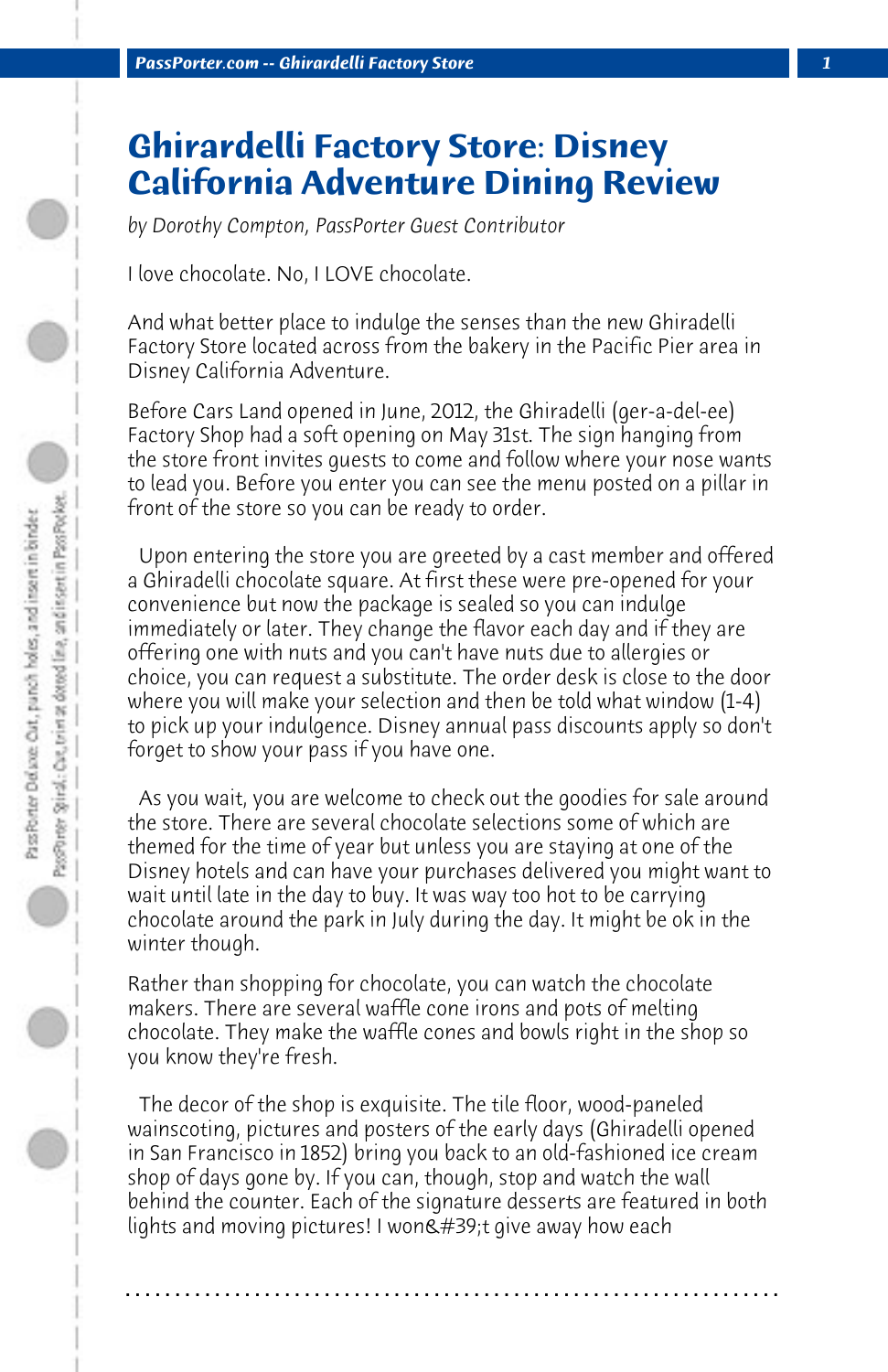highlighted dessert is displayed; I'll leave that to you to discover!

 The highlighted desserts include: The Gold Rush (aka Peanut Butter Hot Fudge Sundae; Vanilla ice cream with hot fudge and melted peanut butter topped with whipped cream, chopped almonds, a cherry and a milk chocolate square, \$8.95), The Earthquake (eight scoops of ice cream, eight toppings, with bananas, whipped cream, chopped almonds, chocolate chips and cherries, \$34.98), The Golden Gate (aka Banana Split: a trio of vanilla, strawberry and chocolate ice cream paired with three toppings of crushed pineapple, sliced strawberries and chocolate syrup; it is finished with bananas, whipped cream, chopped almonds and a cherry, \$9.50), The Cable Car (aka Rocky Road Sundae; Rocky road, chocolate chip and chocolate ice cream smothered with marshmallow topping and hot fudge all surrounded by whipped cream topped with chopped almonds, a cherry and a milk chocolate square, \$9.50), The Strike It Rich (aka Butterscotch Hot Fudge Sundae; Butter pecan ice cream smothered with butterscotch and golden almond nuggets under a layer of vanilla ice cream, hot fudge, whipped cream, chopped almonds and a cherry, \$8.95), and The Haight AshBerry (aka Very Berry Sundae; strawberry cheesecake ice cream topped with sliced strawberries under a layer of vanilla ice cream with blueberry topping, whipped cream, chocolate-covered blueberries and finished with a chocolate-dipped waffle roll, \$8.95).

 In addition to the fancy desserts, you can buy single scoops in a plain sugar cone, cup, or waffle cone or waffle bowl; shakes; floats; chocolate drinks, chocolate treats (brownie, cookie, chocolate-filled croissant), espresso drinks; and classic drinks (coffee, tea, or soft drinks).

 The prices are reasonable especially since most of the highlighted desserts will serve two! The Earthquake would easily serve 6 or more.

 We enjoyed the Hot Fudge Sundae in a waffle cone, an Espresso Sundae and the cookie bottom sundae as well as a single scoop cone in cup (so it wouldn't drip all over my son). Each was very good but a bit rich for one so you might want to think about sharing. We bought ours on our way to World of Color making the end to our day a truly wonderful world at Disney and a must destination for my family every time we visit.

*About The Author: Dorothy Compton lives in Northern California with her husband and four children. Having been born and raised in southern Caliornia, she visited Disneyland many times in her youth but became reacquainted in the last ten years and only recently became an annual passholder.*

**. . . . . . . . . . . . . . . . . . . . . . . . . . . . . . . . . . . . . . . . . . . . . . . . . . . . . . . . . . . . . . . . . .**